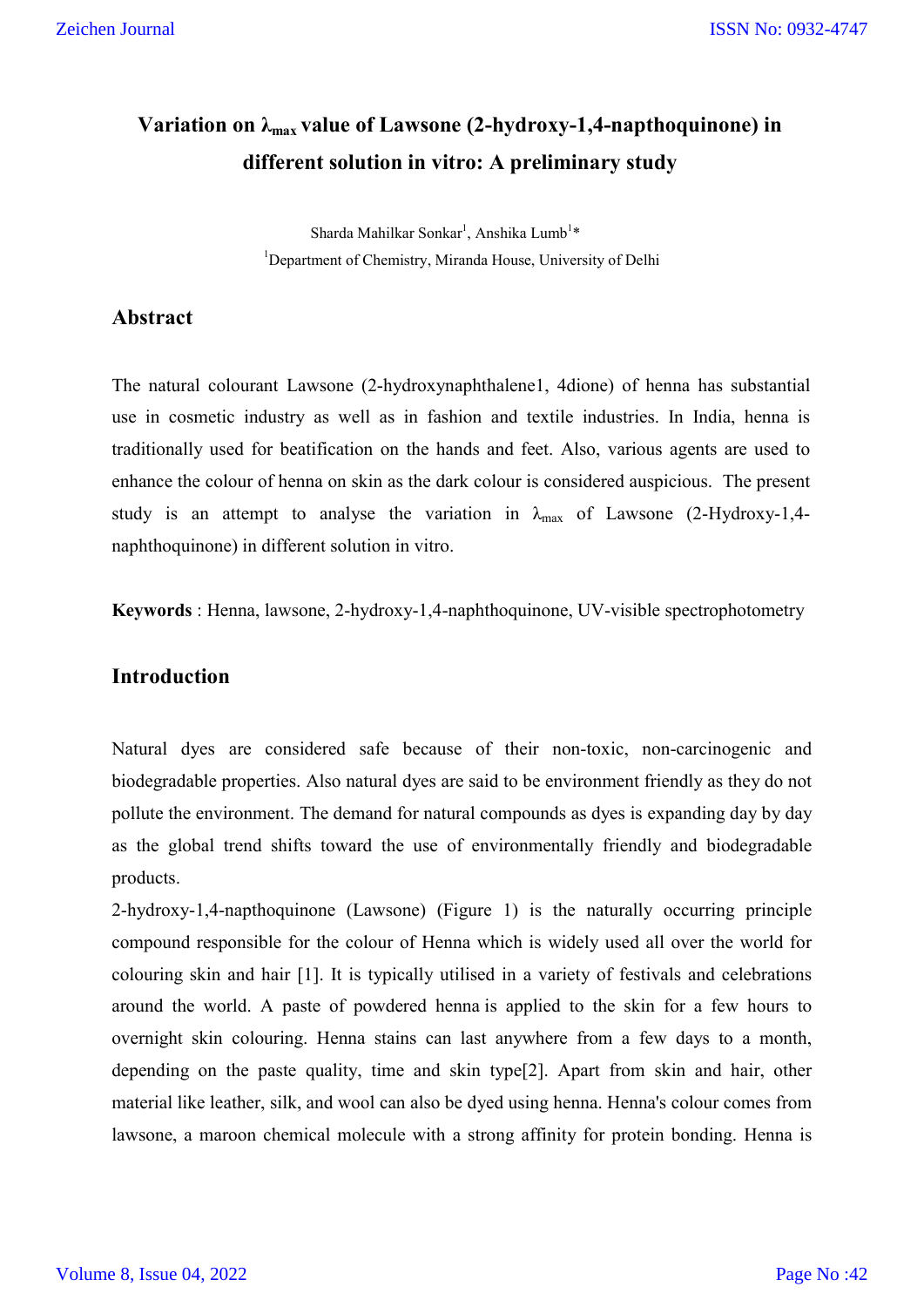relatively safe and there is no danger from pure unadulterated henna. It has therapeutic value as well as colouring potential[3].

Henna stains start off orange, then develop to a reddish brown colour over a period of time. Because the thickness of soles and palms of the hands and feet, they absorb the most lawsone and to the greatest depth, resulting in the deepest and longest-lasting stains. There are a number of substances applied over henna paste once it gets dried on skin to enhance its colour. Lot of studies have been done to study the colouring potential and fastness properties[4-6]. The present work is an attempt to study the effect of different solutions on λmax value of Lawsone (2-hydroxy-1,4-napthoquinone). The study is done using UVs-visible spectrophotometry as it is suitable and easily available technique for coloured compound[7].



Figure 1: Chemical Structure of Lawsone (2-hydroxy-1,4-napthoquinone)

# **Experimental**

2-hydroxy-1,4-napthoquinone was purchased from sigma Aldrich. The electronic absorption spectra of 2-hydroxy-1,4-napthoquinone (0.1% in water) was measured in different solutions like lemon juice , HCl , NaOH, Acetic Acid, Ammonia ,Tea, Vicks, Clove oil, Mustard oil, Vinegar, Coffee Powder, Methi Seeds, Camphor, Clove solution. The measurements were done using Labtronics Spectrophotometer (Model LT-39).

#### **Result and Discussion**

The data of spectrophotometrically evaluation of  $\lambda_{\text{max}}$  of 2-Hydroxy-1,4-naphthoquinone in different solution is summarized in Table 1 and comparison is shown in Figure (2).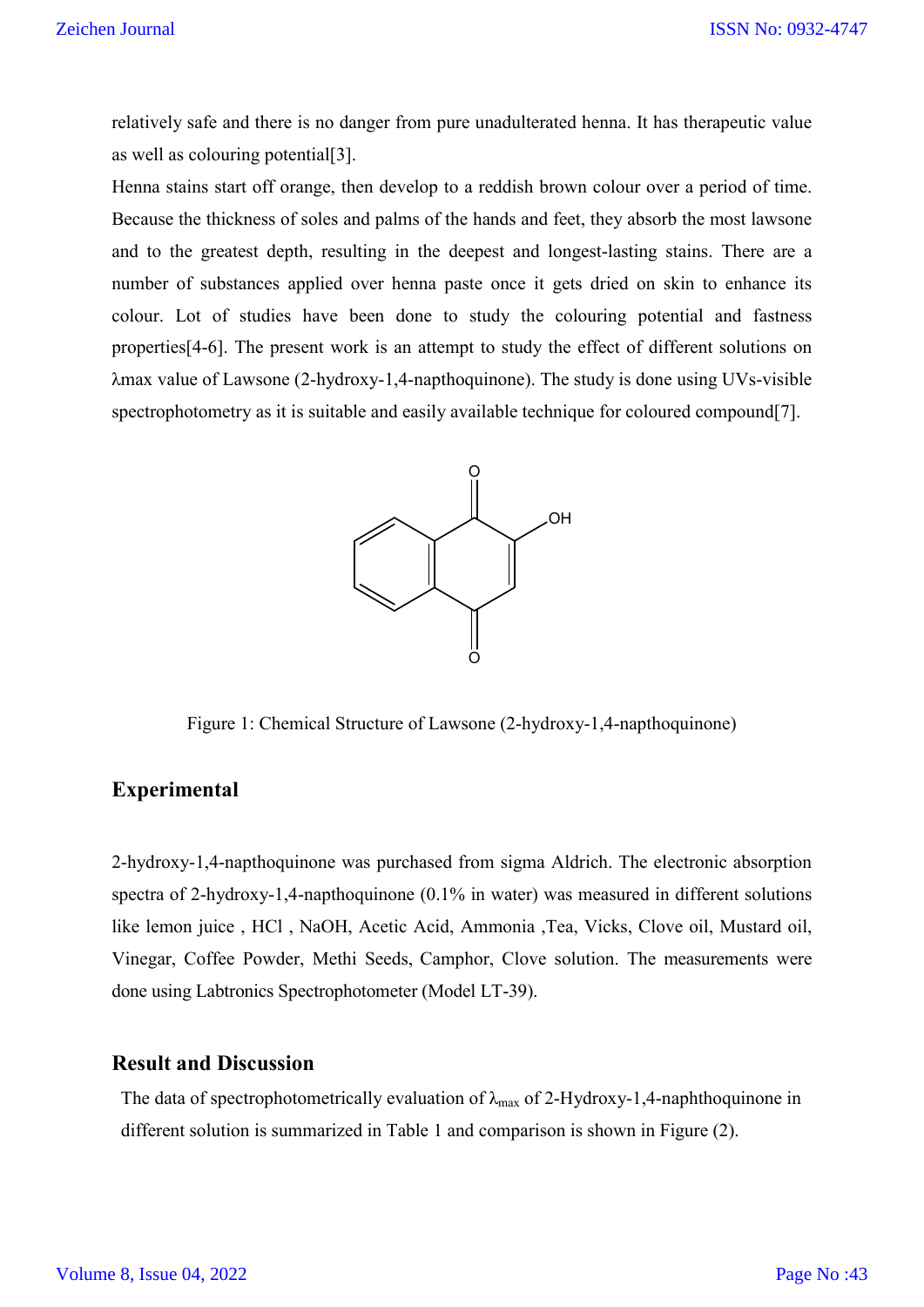| <b>S.NO.</b> | <b>Component (Deionized water based solutions)</b> | $\lambda$ max |
|--------------|----------------------------------------------------|---------------|
| 1.           | Napthoquinone                                      | 423           |
| 2.           | Lemon Juice                                        | 380           |
| 3.           | Conc. HCl                                          | 380           |
| 4.           | Dil. HCl                                           | 381           |
| 5.           | Conc. NaOH                                         | 430           |
| 6.           | Dil. NaOH                                          | 427           |
| 7.           | Acetic Acid                                        | 388           |
| 8.           | Ammonia                                            | 426           |
| 9.           | Tea                                                | 418           |
| 10.          | <b>Vicks</b>                                       | 416           |
| 11.          | Vicks Overnight                                    | 440           |
| 12.          | Clove Oil                                          | 439           |
| 13.          | Mustard Oil                                        | 435           |
| 14.          | Vinegar                                            | 439           |
| 15.          | Coffee                                             | 388           |
| 16.          | Methi seeds                                        | 492           |
| 17.          | Camphor                                            | 431           |
| 18.          | Clove Solution                                     | 429           |

**Table 1: The electronic absorption spectra of 2-hydroxy-1,4-napthoquinone in different solutions.**

From the spectrophotometric studies, we have analysed that the addition of methi seeds solution have an marked effect on the  $\lambda_{\text{max}}$  value of 2-hydroxy-1,4-naphthoquinone. The addition of acid solution such as dil HCl, lemon, glacial acetic acid decreases the  $\lambda_{\text{max}}$ value of 2-hydroxy-1,4-naphthoquinone.The addition of base (NaOH), tea, vicks, clove oil, coffee etc. does not have any marked effect on the  $\lambda_{\text{max}}$  value.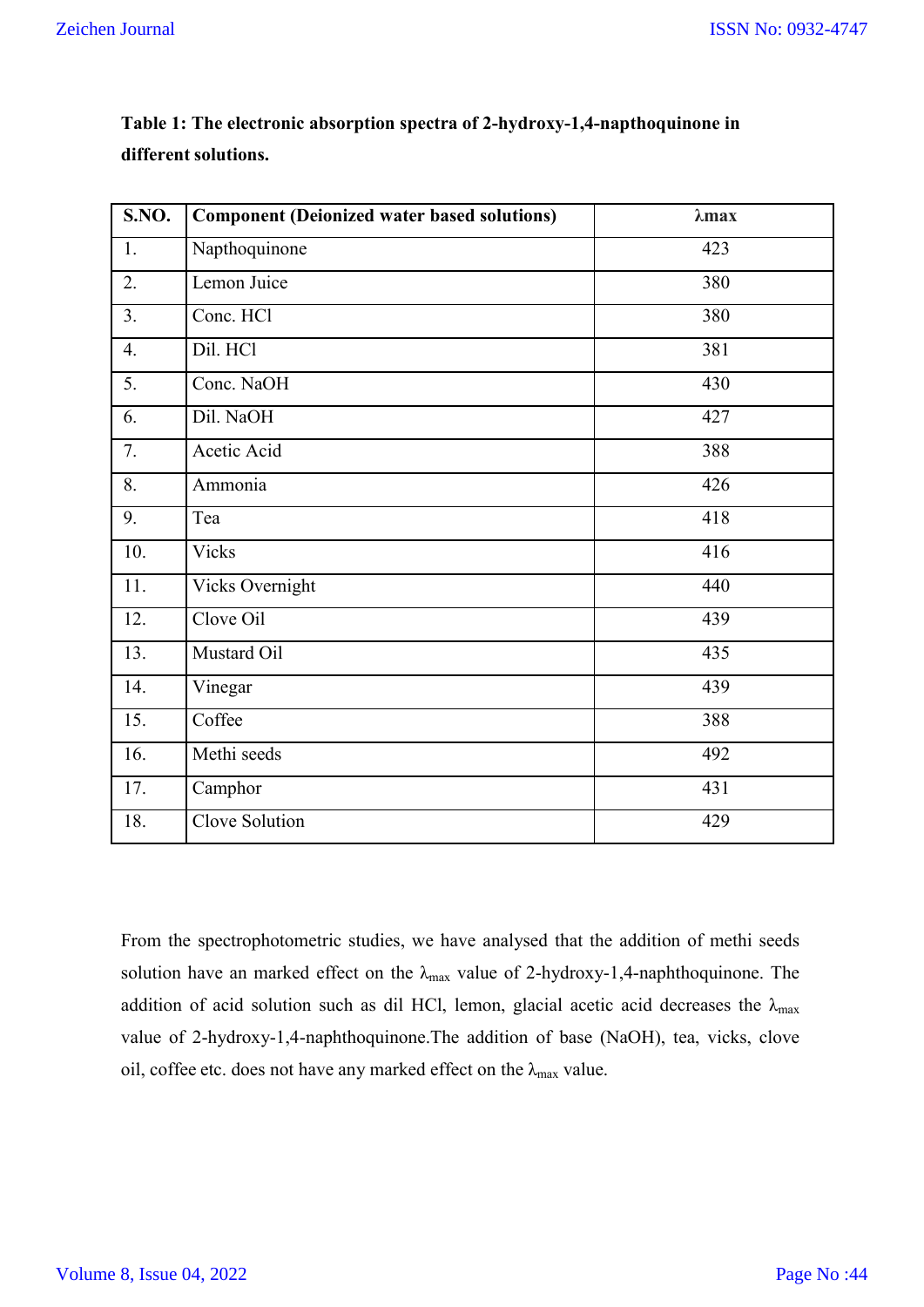

Figure 2. λmax values of 2-hydoxy-1,4-naphthoquinone in different solutions

Figure 2.  $\lambda_{\text{max}}$  values of 2-hydoxy-1,4-naphthoquinone in different solutions<br>We have scientifically related the color and  $\lambda_{\text{max}}$  value of 2-hydroxy-1,4 naphthoquinone which is a color imparting component of henna. We have given in vitro effect of number of solution on the color of the henna.

# **Conclusion**

From the spectrophotometric studies, we have analyzed that the addition of methi seeds solution have an marked effect on the  $\lambda_{\text{max}}$  value of 2-hydroxy-1,4-naphthoquinone. The addition of acid solution such as dilHCl, lemon, glacial acetic acid decreases the  $\lambda_{\max}$  value of 2-hydroxy-1,4-naphthoquinone. The addition of base (NaOH), tea, vicks, clove oil, coffee 2-hydroxy-1,4-naphthoquinone. The addition of base<br>etc. does not have any marked effect on the  $\lambda_{\text{max}}$  value. e henna.<br>etric studies, we have analyzed that the addition of methi<br>effect on the  $\lambda_{\max}$  value of 2-hydroxy-1,4-naphthoquinone. We have given in vitro effect of number of<br>analyzed that the addition of methi seeds<br>lue of 2-hydroxy-1,4-naphthoquinone. The

Henna is a part of many Indian traditions and extensively used in all the festivals, so the scientific findings can be used in future to develop a herbal product for better coloring properties of henna.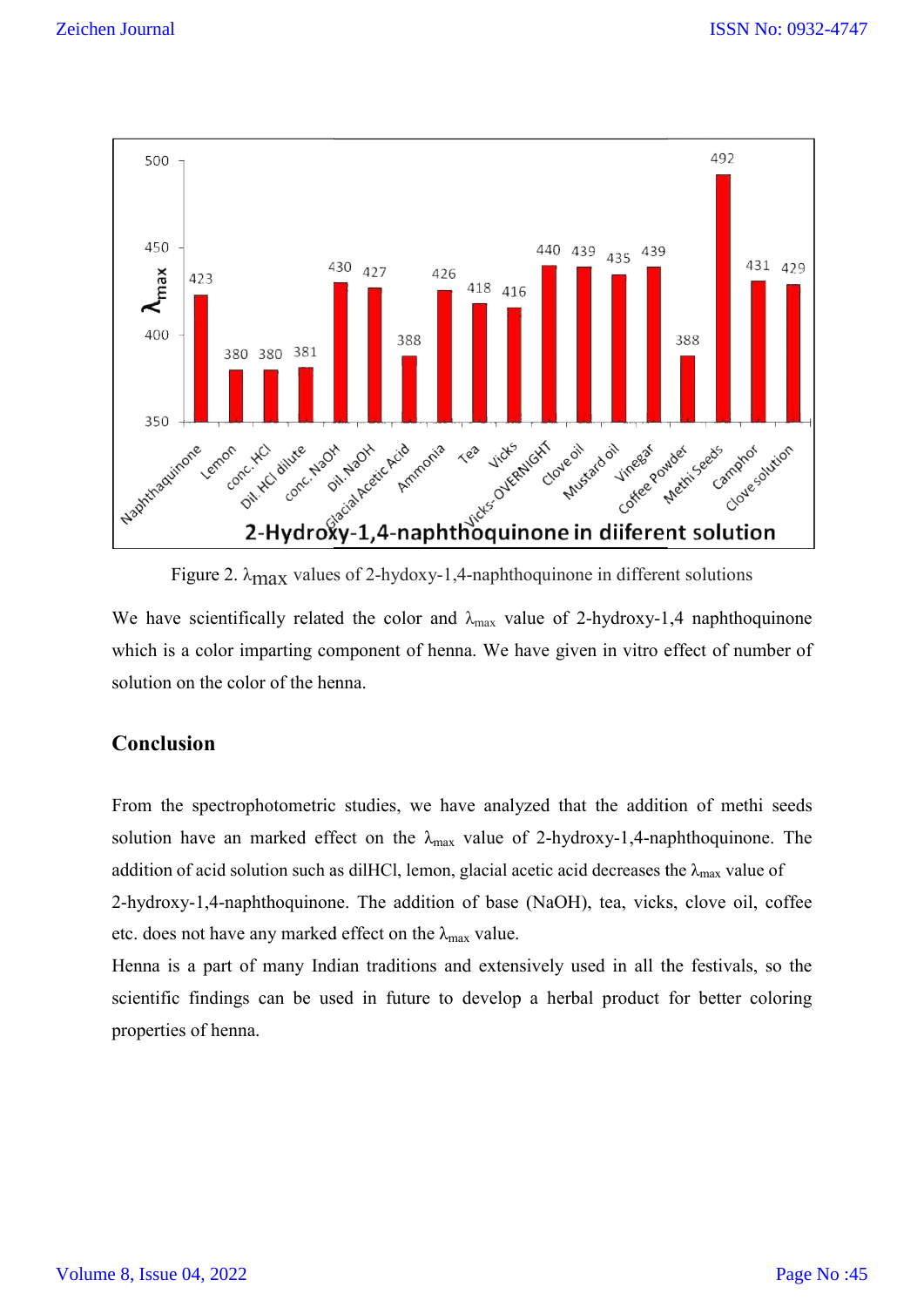#### **Acknowledgement :**

Authors would like to acknowledge to the Delhi university for providing Fund for Innovation Research Project code : MH-308. We are grateful to The Principal, Miranda House, University of Delhi, for granting us permission and constant encouragement. We also appreciate the assistance of our undergraduate students and laboratory personnel in completing this research work.

#### **Declaration :**

Authors declare that they have no conflicts of interest.